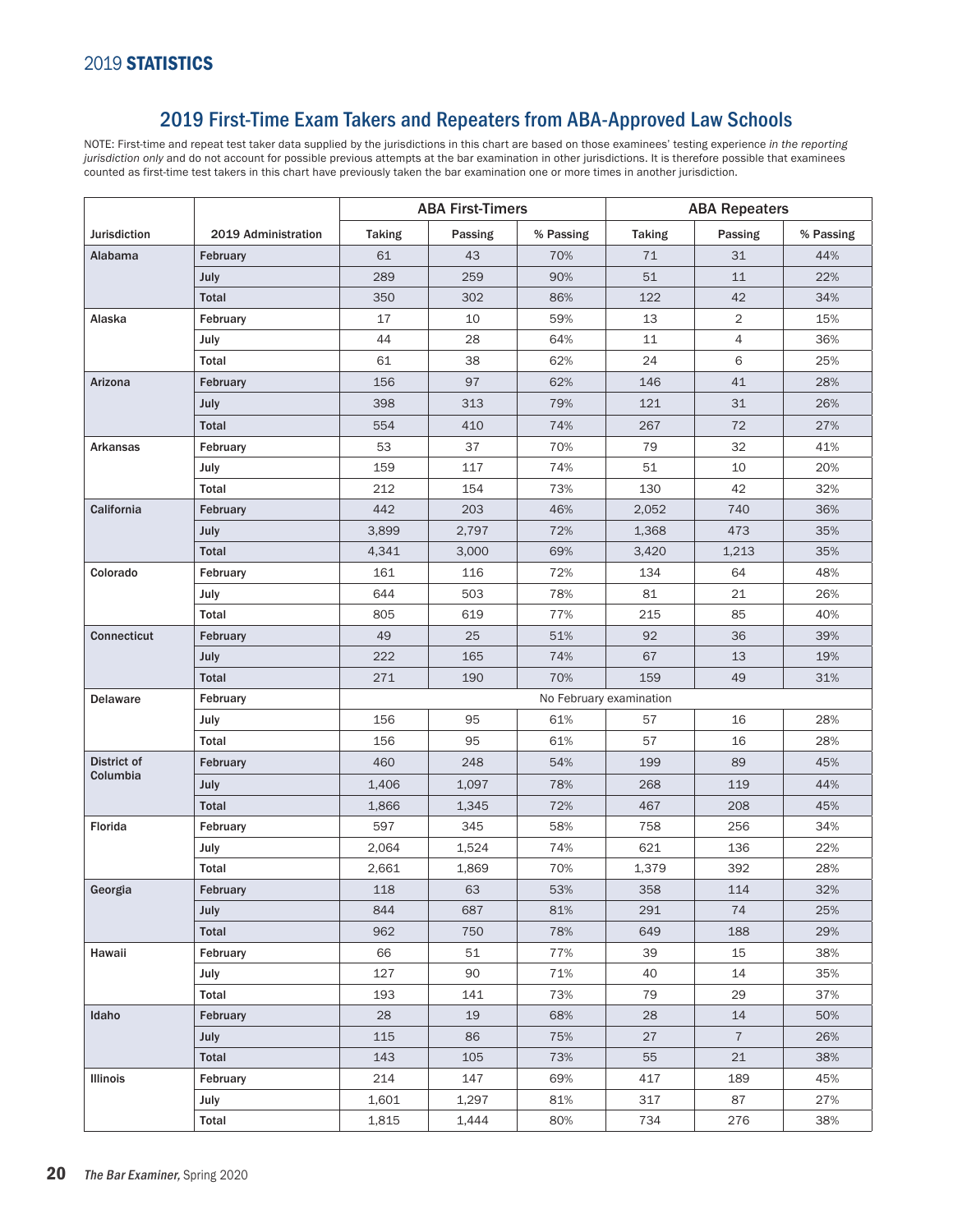|                      |                     | <b>ABA First-Timers</b> |         |           | <b>ABA Repeaters</b> |                |           |  |
|----------------------|---------------------|-------------------------|---------|-----------|----------------------|----------------|-----------|--|
| <b>Jurisdiction</b>  | 2019 Administration | <b>Taking</b>           | Passing | % Passing | <b>Taking</b>        | Passing        | % Passing |  |
| Indiana              | February            | 111                     | 75      | 68%       | 129                  | 45             | 35%       |  |
|                      | July                | 360                     | 274     | 76%       | 97                   | 22             | 23%       |  |
|                      | Total               | 471                     | 349     | 74%       | 226                  | 67             | 30%       |  |
| Iowa                 | February            | 44                      | 29      | 66%       | 28                   | 11             | 39%       |  |
|                      | July                | 166                     | 144     | 87%       | 23                   | $\overline{7}$ | 30%       |  |
|                      | Total               | 210                     | 173     | 82%       | 51                   | 18             | 35%       |  |
| Kansas               | February            | 39                      | 32      | 82%       | 10                   | 8              | 80%       |  |
|                      | July                | 93                      | 83      | 89%       | $\overline{7}$       | $\overline{2}$ | 29%       |  |
|                      | Total               | 132                     | 115     | 87%       | 17                   | 10             | 59%       |  |
| Kentucky             | February            | 91                      | 68      | 75%       | 87                   | 39             | 45%       |  |
|                      | July                | 282                     | 211     | 75%       | 75                   | 27             | 36%       |  |
|                      | Total               | 373                     | 279     | 75%       | 162                  | 66             | 41%       |  |
| Louisiana            | February            | 107                     | 72      | 67%       | 118                  | 59             | 50%       |  |
|                      | July                | 426                     | 323     | 76%       | 70                   | 20             | 29%       |  |
|                      | Total               | 533                     | 395     | 74%       | 188                  | 79             | 42%       |  |
| Maine                | February            | 22                      | 8       | 36%       | 23                   | 6              | 26%       |  |
|                      | July                | 109                     | 64      | 59%       | 21                   | 3              | 14%       |  |
|                      | Total               | 131                     | 72      | 55%       | 44                   | 9              | 20%       |  |
| Maryland             | February            | 83                      | 43      | 52%       | 209                  | 76             | 36%       |  |
|                      | July                | 649                     | 526     | 81%       | 176                  | 44             | 25%       |  |
|                      | Total               | 732                     | 569     | 78%       | 385                  | 120            | 31%       |  |
| <b>Massachusetts</b> | February            | 152                     | 109     | 72%       | 240                  | 102            | 43%       |  |
|                      | July                | 1,096                   | 915     | 83%       | 145                  | 35             | 24%       |  |
|                      | Total               | 1,248                   | 1,024   | 82%       | 385                  | 137            | 36%       |  |
| Michigan             | February            | 186                     | 125     | 67%       | 184                  | 85             | 46%       |  |
|                      | July                | 511                     | 363     | 71%       | 130                  | 31             | 24%       |  |
|                      | Total               | 697                     | 488     | 70%       | 314                  | 116            | 37%       |  |
| Minnesota            | February            | 93                      | 55      | 59%       | 119                  | 52             | 44%       |  |
|                      | July                | 482                     | 408     | 85%       | 75                   | 27             | 36%       |  |
|                      | Total               | 575                     | 463     | 81%       | 194                  | 79             | 41%       |  |
| <b>Mississippi</b>   | February            | 56                      | 41      | 73%       | 46                   | 21             | 46%       |  |
|                      | July                | 110                     | 90      | 82%       | 46                   | 15             | 33%       |  |
|                      | Total               | 166                     | 131     | 79%       | 92                   | 36             | 39%       |  |
| Missouri             | February            | 168                     | 121     | 72%       | 102                  | 48             | 47%       |  |
|                      | July                | 571                     | 488     | 85%       | 91                   | 32             | 35%       |  |
|                      | Total               | 739                     | 609     | 82%       | 193                  | 80             | 41%       |  |
| Montana              | February            | 20                      | 17      | 85%       | 13                   | 9              | 69%       |  |
|                      | July                | 90                      | 76      | 84%       | 9                    | $\overline{4}$ | 44%       |  |
|                      | Total               | 110                     | 93      | 85%       | 22                   | 13             | 59%       |  |
| Nebraska             | February            | 23                      | 14      | 61%       | 21                   | 6              | 29%       |  |
|                      | July                | 142                     | 121     | 85%       | 14                   | 3              | 21%       |  |
|                      | Total               | 165                     | 135     | 82%       | 35                   | 9              | 26%       |  |

# 2019 First-Time Exam Takers and Repeaters from ABA-Approved Law Schools (continued)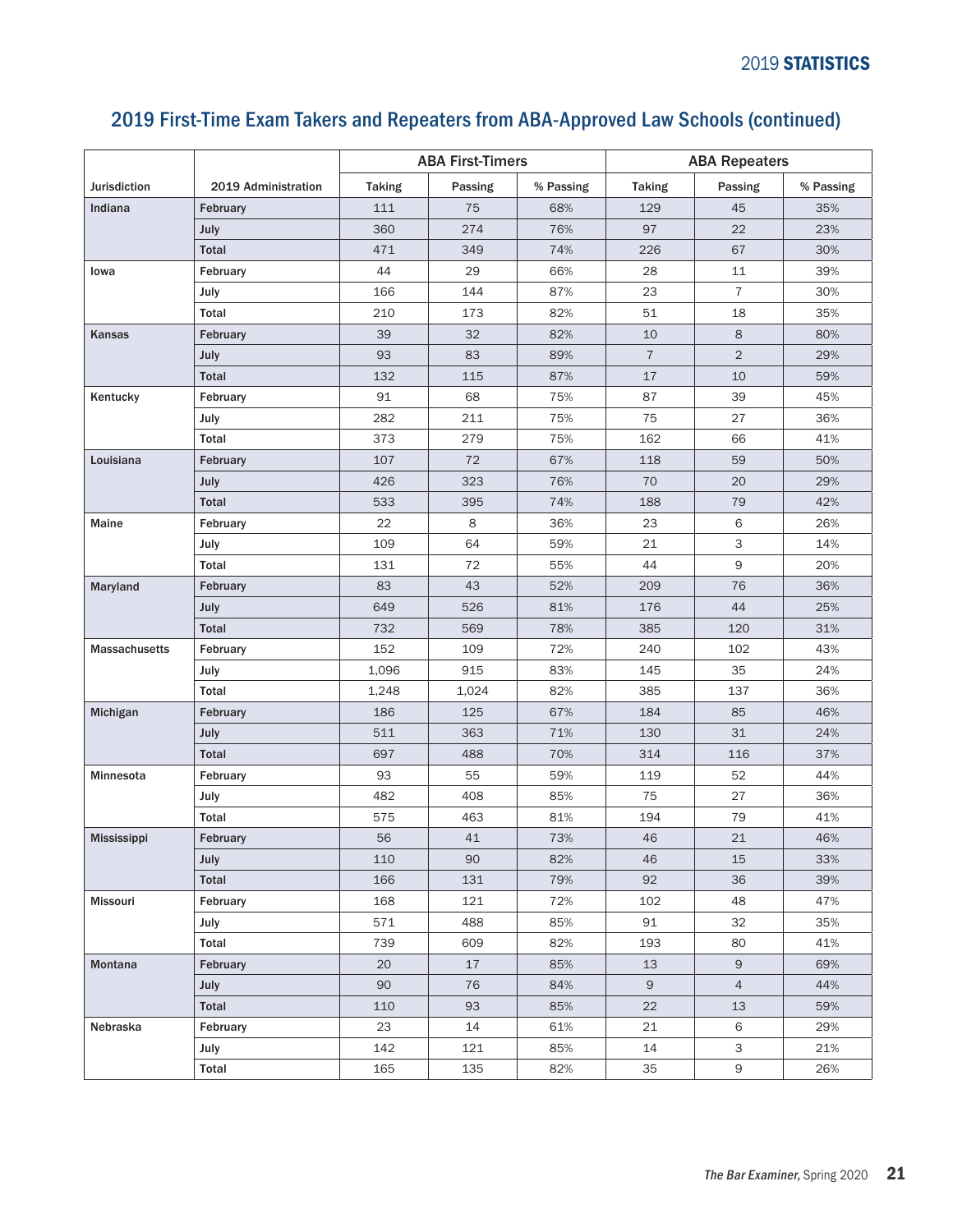#### 2019 STATISTICS

|                       |                     | <b>ABA First-Timers</b> |         |           | <b>ABA Repeaters</b> |                |           |
|-----------------------|---------------------|-------------------------|---------|-----------|----------------------|----------------|-----------|
| <b>Jurisdiction</b>   | 2019 Administration | <b>Taking</b>           | Passing | % Passing | <b>Taking</b>        | Passing        | % Passing |
| Nevada                | February            | 110                     | 76      | 69%       | 96                   | 46             | 48%       |
|                       | July                | 237                     | 169     | 71%       | 68                   | 22             | 32%       |
|                       | <b>Total</b>        | 347                     | 245     | 71%       | 164                  | 68             | 41%       |
| <b>New Hampshire</b>  | February            | 29                      | 16      | 55%       | 24                   | $\overline{7}$ | 29%       |
|                       | July                | 88                      | 63      | 72%       | 14                   | 3              | 21%       |
|                       | Total               | 117                     | 79      | 68%       | 38                   | 10             | 26%       |
| <b>New Jersey</b>     | February            | 216                     | 143     | 66%       | 302                  | 106            | 35%       |
|                       | July                | 581                     | 459     | 79%       | 206                  | 62             | 30%       |
|                       | <b>Total</b>        | 797                     | 602     | 76%       | 508                  | 168            | 33%       |
| <b>New Mexico</b>     | February            | 66                      | 43      | 65%       | 45                   | 24             | 53%       |
|                       | July                | 173                     | 136     | 79%       | 39                   | 16             | 41%       |
|                       | Total               | 239                     | 179     | 75%       | 84                   | 40             | 48%       |
| <b>New York</b>       | February            | 868                     | 623     | 72%       | 1,370                | 560            | 41%       |
|                       | July                | 5,517                   | 4,748   | 86%       | 990                  | 272            | 27%       |
|                       | Total               | 6,385                   | 5,371   | 84%       | 2,360                | 832            | 35%       |
| North Carolina        | February            | 251                     | 180     | 72%       | 264                  | 152            | 58%       |
|                       | July                | 635                     | 528     | 83%       | 147                  | 40             | 27%       |
|                       | Total               | 886                     | 708     | 80%       | 411                  | 192            | 47%       |
| North Dakota          | February            | 17                      | 11      | 65%       | 20                   | $\overline{7}$ | 35%       |
|                       | July                | 69                      | 57      | 83%       | 13                   | 3              | 23%       |
|                       | <b>Total</b>        | 86                      | 68      | 79%       | 33                   | 10             | 30%       |
| Ohio                  | February            | 161                     | 108     | 67%       | 209                  | 90             | 43%       |
|                       | July                | 733                     | 603     | 82%       | 146                  | 44             | 30%       |
|                       | Total               | 894                     | 711     | 80%       | 355                  | 134            | 38%       |
| <b>Oklahoma</b>       | February            | 68                      | 57      | 84%       | 55                   | 31             | 56%       |
|                       | July                | 273                     | 230     | 84%       | 35                   | 8              | 23%       |
|                       | <b>Total</b>        | 341                     | 287     | 84%       | 90                   | 39             | 43%       |
| Oregon                | February            | 113                     | 81      | 72%       | 80                   | 32             | 40%       |
|                       | July                | 311                     | 262     | 84%       | 49                   | 13             | 27%       |
|                       | Total               | 424                     | 343     | 81%       | 129                  | 45             | 35%       |
| Pennsylvania          | February            | 221                     | 166     | 75%       | 284                  | 138            | 49%       |
|                       | July                | 1,092                   | 880     | $81\%$    | 175                  | 47             | 27%       |
|                       | Total               | 1,313                   | 1,046   | 80%       | 459                  | 185            | 40%       |
| Rhode Island          | February            | 23                      | 14      | 61%       | 22                   | 8              | 36%       |
|                       | July                | 58                      | 36      | 62%       | 14                   | $\overline{7}$ | 50%       |
|                       | Total               | 81                      | 50      | 62%       | 36                   | 15             | 42%       |
| <b>South Carolina</b> | February            | 124                     | 95      | 77%       | 94                   | 45             | 48%       |
|                       | July                | 376                     | 279     | 74%       | 68                   | 24             | 35%       |
|                       | Total               | 500                     | 374     | 75%       | 162                  | 69             | 43%       |
| South Dakota          | February            | 24                      | 18      | 75%       | 15                   | 8              | 53%       |
|                       | July                | 52                      | 44      | 85%       | 13                   | 8              | 62%       |
|                       | Total               | 76                      | 62      | 82%       | 28                   | 16             | 57%       |
| Tennessee             | February            | 77                      | 60      | 78%       | 142                  | 53             | 37%       |
|                       | July                | 523                     | 426     | 81%       | 92                   | 28             | 30%       |
|                       | Total               | 600                     | 486     | 81%       | 234                  | 81             | 35%       |

# 2019 First-Time Exam Takers and Repeaters from ABA-Approved Law Schools (continued)